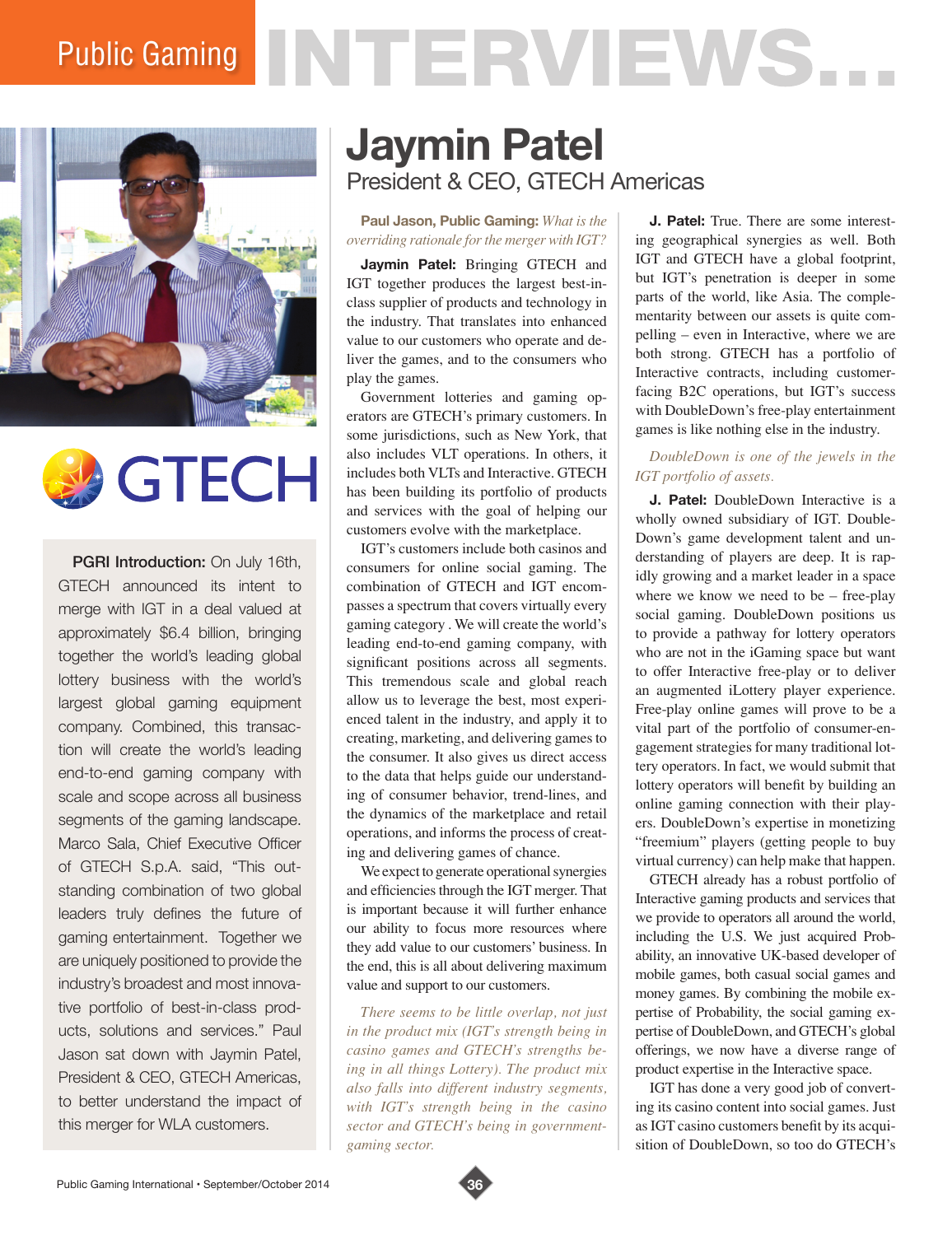customers benefit by our merger with IGT. For instance, lottery operators have created players' clubs, loyalty programs, and second-chance draws to great effect. Double-Down's resources have the potential to take these initiatives to a whole new level.

Of course, it is the lottery operator who understands what works best in their market. We respect that fact and are pleased to work in concert with our customers to bring to bear our resources in whatever ways the operator deems best or appropriate.

GTECH can deliver many different products and pathways to appeal to new demographics while staying within the regulatory constraints. Integrating the experience and know-how of the leaders of the two largest gaming sectors will provide the fertile foundation for doing just that. Staying aligned with our customers will always be our first priority, and the key to our success.

#### *I would think there will be tremendous synergies from the merger.*

**J. Patel:** The real benefit is the enhanced player experience. Customers who operate in multiple channels will benefit from having an easy pathway to deliver a player experience that appeals to the modern consumer, who wants to migrate from retailer to gaming machines on the casino floor, to self-service or VLT console, to home computer, smartphone, or other Interactive devices. Convergence may not seem to be happening in all jurisdictions right now, but we think that is the direction in which the world of recreational gaming is headed. The merger of IGT's strength in the casino space and GTECH's strength in the government-gaming space creates synergies that will benefit all of our customers, including lottery operators.

### *Won't the cross-pollinating of resources and market intelligence across all the different gaming categories drive faster innovation and more forward-looking game development?*

**J. Patel:** That's the plan. I can tell you that we see tremendous growth potential in government-gaming and traditional lottery. The challenge is that the markets are changing rapidly all around the world. That is a positive thing for those who are positioned to evolve with the consumer. Traditional state lotteries have a monopoly and so have not always thought in terms of "competitive landscape." But even traditional lotteries need to take a strategic approach toward engaging the casual social-gaming market, toward game development and distribution that retains their customer base, and toward capturing the attention of the consumer who is participating in a variety of gaming categories.

*How does diversification enhance your ability to support and drive performance in the traditional lotteries that do not anticipate expanding into new game categories and distribution channels?*

**J. Patel:** Integrating capabilities from all game categories provides operational efficiencies, cross-pollinates game development, and opens other avenues for innovation.

For example: In order to appeal to the young adult player, lotteries understand the need to evolve to games that appeal to the consumer who was raised with visually exciting computer games that provide a multiplayer and/or a social gaming context. The casino industry has been struggling with the same challenge. Traditional slot machines are not attracting the younger adult in the same numbers as they did a generation ago. The solutions that help IGT solve this challenge for its casino operators will inform the problemsolving process for lottery, and vice-versa.

DoubleDown has an active player base of millions who are playing non-money social and casino-style games. It is a model that is not entirely different from Zynga-style games, only they are game styles that are more closely linked to games of chance. This is called a "freemium" model, in which players can pay for an enhanced player experience, or they can choose to play without wagering or paying for anything.

*What about lottery operators who might ask why it is relevant to them that you provide products and services for market segments that they never expect to be involved in?*

**J. Patel:** Two things about that. First, the world is changing, and we want to be in a position to support our customers as the demands on their businesses change and as opportunities arise for them to expand and grow into new games and channels. Government-gaming operators are already expanding into new products, channels, and market segments, and we expect that trend to continue, or even accelerate. Our diverse product offering supports that growth in the way that best fits the objectives and constraints of our customers.

Second, the distinction between products, services, and market segments is narrowing. Consumers are migrating from one gaming category to another, and operators are adapting to this trend.

Insights into the behavior of players in all gaming categories inform our understanding of games in each individual category.. Our global footprint as both supplier and operator gives us important insights into what works and what doesn't work, what new innovations are creating positive impact, and what innovations may not be ready for primetime. The business of land-based retail is changing, for instance, and we are keen on capturing and analyzing the results so that we can share that with our customers.

With IGT's input, consumer behavior in the broader space that includes casino-style gaming will provide additional context for a database of information to better understand this behavior and how we can adapt our products and solutions to enable our customers to grow their business in each sector, including traditional lottery. The operator is free to use and apply this knowledge as they see fit, integrating it with their own understanding of their own markets and their own gaming and social culture.

There is also tremendous synergy between the understanding of mathematics and game logic in the lottery and casino worlds. Marrying the resources and experience of GTECH and IGT should be a catalyst for some exciting and innovative ideas in game development. GTECH's traditional strengths in technology, operational excellence, and customer service will now be augmented by the deepest bench in creative game development and innovation.

#### *How can your assets/skill-sets in the lottery sector be applied to enhance value to the IGT casino side of the business?*

**J. Patel:** Delivering a good consumer experience ultimately comes down to understanding consumer behavior. Lottery must appeal on many different levels to attract consumer attention. That has given lottery a unique perspective on consumer behavior. The business of marketing lottery games is quite different from casino games, and the casino player is obviously different from the lottery player. But that doesn't mean that the insights gained by experience in the lottery world could not be applied with positive effect to the casino industry. There is an overlap in so many of these areas of gaming.

*Interactive has been a big topic for years. But the lottery business all around the world is still driven by land-based retail, especially in the U.S. GTECH has been a leader and in-*